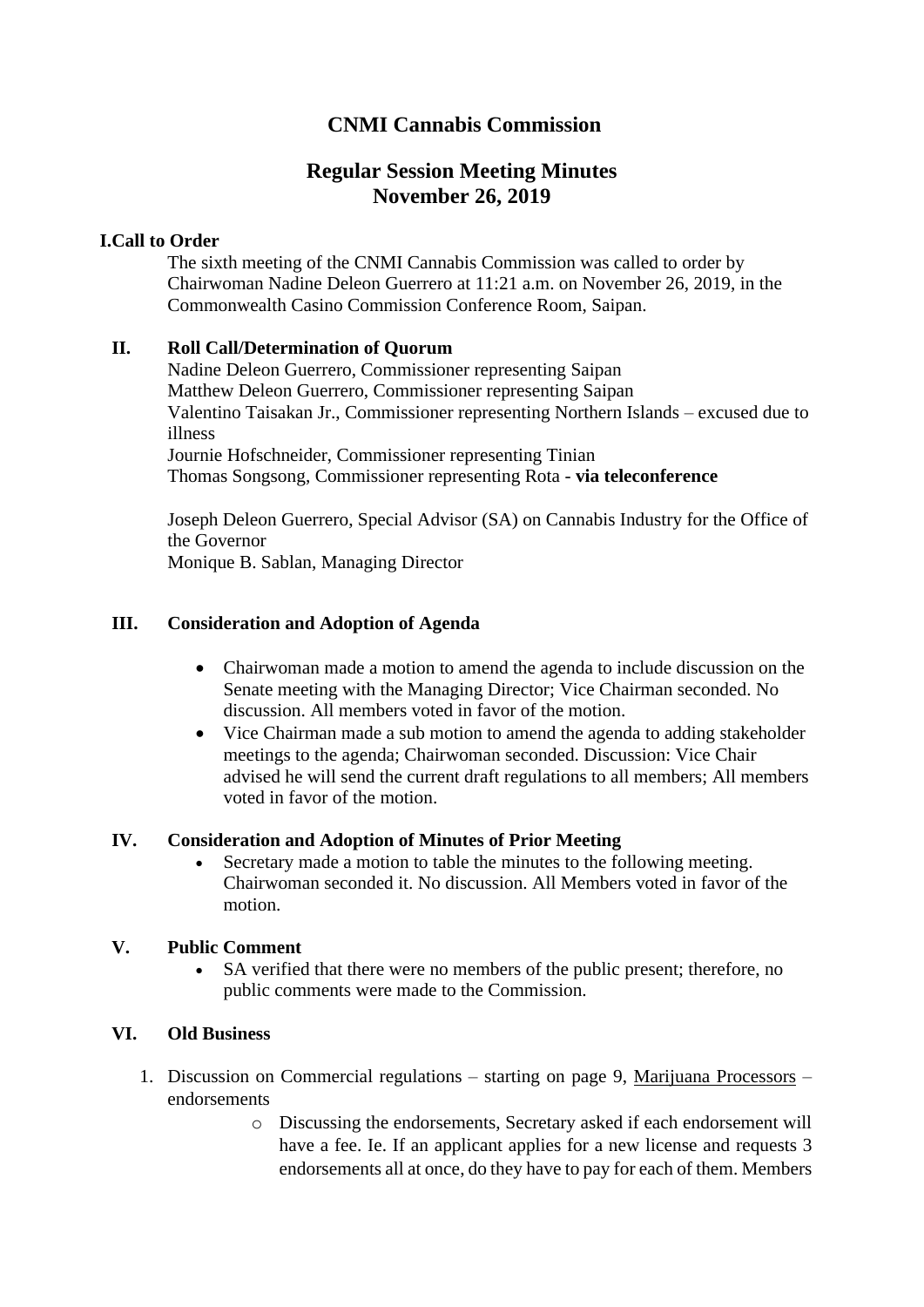decided that applicants would. Secretary mentioned that at the time of renewal, the Commission can charge a fee to renew the endorsement; also, licensees must report to the Commission if they cease to use the endorsement.

- o Marijuana Processors Privileges; Prohibitions a) #1 (i) members discussed whether to go back in the regulation drafts and specifically refer to the type of class for every reference to "lounge" ie. Class 1 or Class 2
- o Vice Chair asked why would a processor sell waste to a lounge? (a) #1  $(ii)$  – strike the word "lounge"
- $\circ$  (a) #2 (iv) further work on policies for research certificate holder is required
- $\circ$  (a) #2 (v) regarding product being held in bailment by a wholesaler, policies need to be in place surrounding how long they can hold product
- o Vice Chair explained: Wholesalers holding on to product without a market transfer – if you were vertically integrated and you had a production license and a processor license, and use the wholesaler as an intermediary without having to transfer ownership to the wholesaler; all of it being tracked by CTS; they didn't sell it to the wholesaler so they don't have to pay the tax. Wholesaler plays a big part regulatorily – hopefully a large portion of the product will remain there, and it has different access point. Regulatorily we would be able to go to a wholesaler and back track where the product has come from. They (wholesaler) are a bottle neck and could be where we can regulate a lot of the market.
- o Members discussed hypothetical CTS tracking in more advance systems we would have the information of who owns the product, who the driver is, inventory and track list and ensure the manifest is identical. Transporting from processor to wholesaler, who is responsible when the product is in transit? Members discussed that once a producer releases product to a retailer, lounge or processor, and they accept, it releases custody of the product; however, when it sits in a wholesaler for the purposes of temporary storage for the producer, it has not changed ownership.
- o Secretary recommended that if we allow for this, we should ask a question on the application to identify if the producer will be operating this way so that the Commission can track it. There should also we a limit of how long the wholesaler can hold on to the producer's product so that it does not turn into offsite storage.
- o SA suggested in these cases the wholesaler could be required to section off the temporary storage area from the rest of their inventory to keep the two distinctly separate.
- o Commissioner Songsong stated that he felt people of Rota would be interested in using a wholesaler for dry storage and that they could do part of the processing; however, this would require the licensee to have a wholesaler license and a processor license in order to make this a part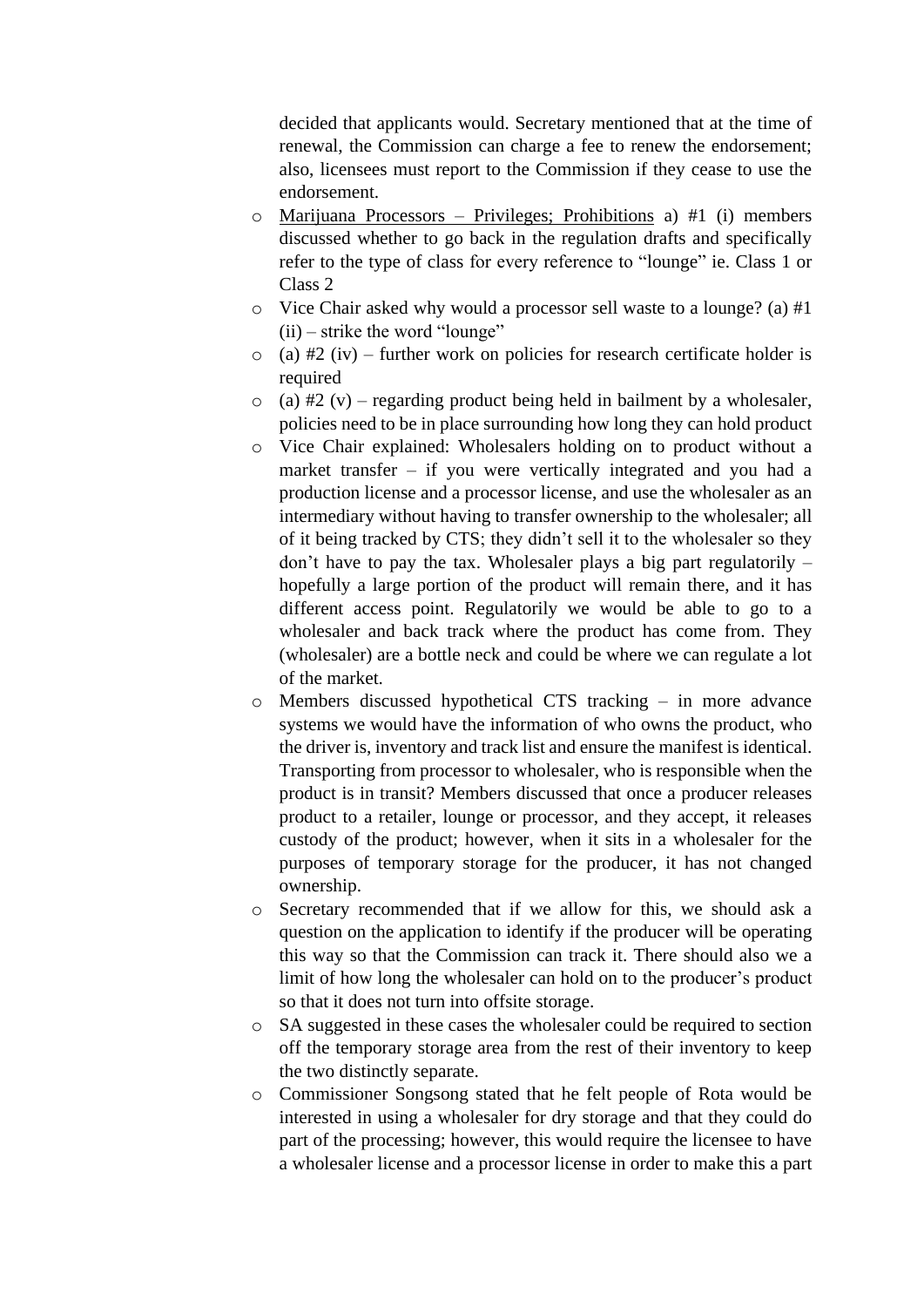of their business operation. The processor and wholesaler could be adjacent; however, not in the same footprint.

- o MD asked what we would do if a producer decided to store their product at a wholesale, they have temperature-controlled storage and their air conditioning breaks down. Who is liable for the damaged product? Vice Chair said that this would boil down to a business issue, not regulatory. MD continued to suggest that a marijuana storage facility could be a potential business; however, the storage facility would have no license. SA further stated that no one should accept custody of marijuana product if they do not have a license issued by this Commission that authorizes them to do so.
- $\circ$  (a) #2 (v) amend "wholesaler" to "licensed wholesaler"
- $\circ$  General Processor Requirements strike #2 (page 10)
- o Members discussed items that could be appealing to minors and determined that further work would need to be done regarding edibles.
- o SA asked if we had to have medicinal regs done by March; he suggested we implement edibles and medicinal after a year to look at it and bring in experts to weigh in on the regulations. Members all agreed. Vice Chair said if we have regulations, we can implement later.
- o Secretary recommended to MD developing a timeline to determine what resources we will need for implementing license classes at the different phases. She suggested we consider transfer of ownership and share applications be considered as companies will change frequently.
- o Vice Chair shared information regarding a person that works for the Maryland Cannabis Commission that did research project on edibles (Landscape Presentation Analysis) and did several interviews. He recommended we check it out.
- **RECESS** Chairwoman recessed the meeting at 12:21 p.m.
- **IN SESSION** Chairwoman brought the meeting back in session at 12:49 pm.
	- $\circ$  Cannabinoid Concentrate and Extract Processor Requirements (a) #1 change to (62 CFR 67377)
	- $\circ$  (b) #2 (i) #1 change "diagram" to floor plan (page 12)
	- o Retail Marijuana Processor strike "Retail"
	- $\circ$  Wholesale License Privileges; Prohibitions (a) #1—amend to "Sell, including sale by auction, transfer and/or transport"
	- $\circ$  (a) #1 (ii) add "retailers"
	- $\circ$  (a) #1 (iii) delete any reference to "license"
	- o Members agreed to skip over laboratory sections for the time being.
	- o Marijuana Research Certificate Privileges; Prohibitions (a) strike out "registrant"
	- o Under (c), (4) "All administrative rules adopted by..." should be changed to (d), not (4).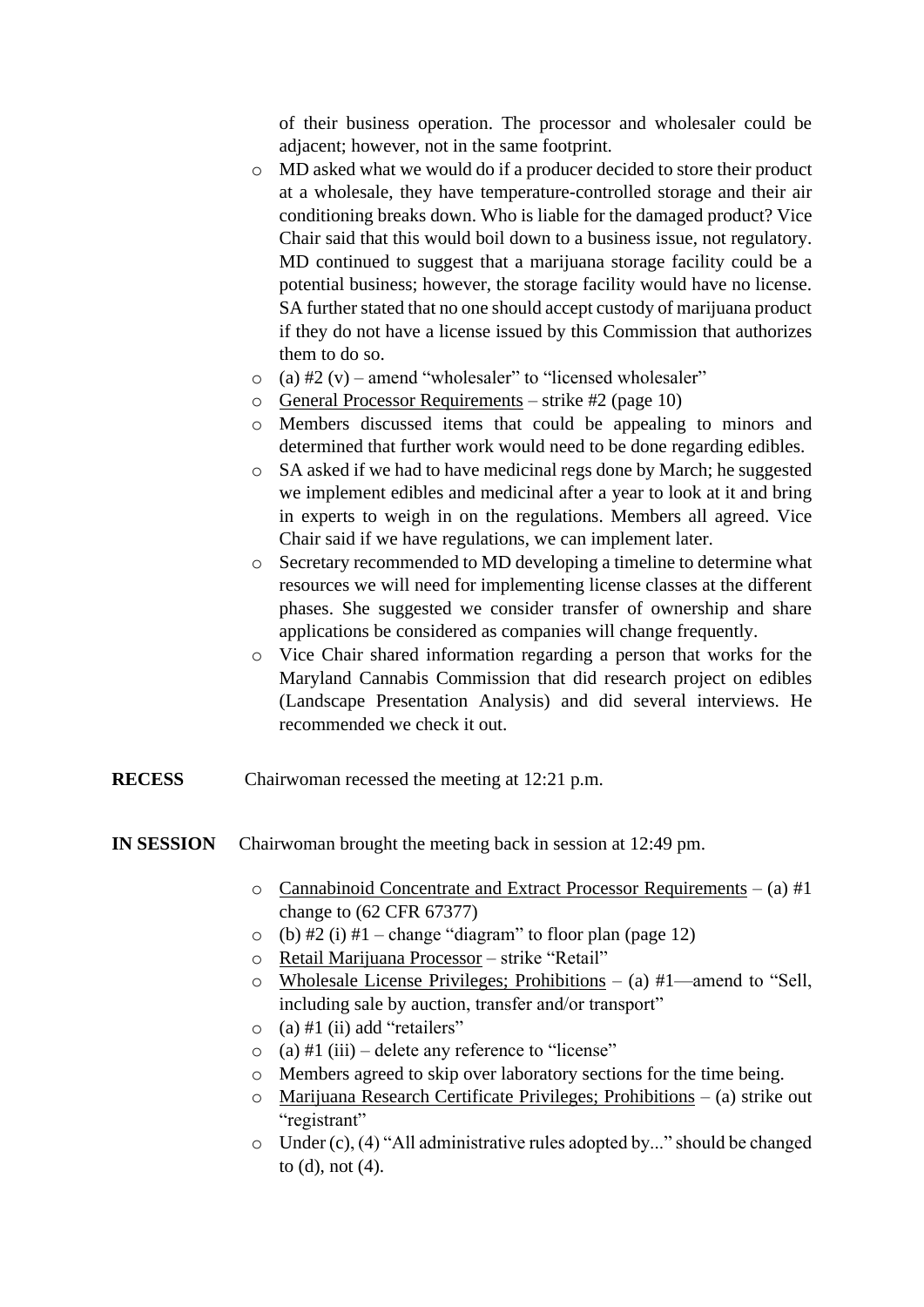- o Members discussed potential packaging and labelling concerns such as producers labelling in a misleading way (example: they didn't produce the product and had someone else produce it but they are labelling it as theirs). There should be policy surrounding this down the road when the industry is more established.
- $\circ$  Packaging and Labelling Pre-approval Process (a)(1) strike out "registrant"
- o Secretary raised the question on whether the MD's staff will have to review every single label/package. This would be administratively tedious and would require time and resources, including the C&E staff that would follow up afterwards. In addition, labels and product change regularly and the number of different products that would have to be assessed would be significant. She suggested MD's staff review and approve the company's logos and provide specific policies around labelling and packaging requirements for them to adhere to. If not, the C&E staff can issue contraventions for non-compliance. If the product packaging changes without the Commission's approval, they are in contravention.
- o SA suggested we do review of every package. Chairwoman suggested we leave the section in and revaluate it when the market is thriving.
- o Secretary reiterated the administrative time and resources it would take to evaluate every single product and suggested we provide clear policies to the licensees and have them self-regulate. Secretary feels it is important to look at the applicant's logo to ensure it meets licensing requirements. Vice Chairman also raised that the Commission staff could inadvertently overlook a labelling detail and approve something that does not comply with regulations.
- $\circ$  (a) (3)(ii) (1) change to: information but not limited to logo, establishment name and description of packaging (example: "It is in a resealable bag") and the Commission can ask for more information if necessary because it is "not limited to".
- o Vice Chairman added that if the licensee's change minor details on the packaging, they will not have to receive the Commission's pre-approval because they are required to adhere to the policies and regulation surrounding labelling and packaging.
- o Strike all references to "registrant"
- o (i) Vice Chairman said this is great for micro producers it is a simple labelling option for them
- o Vice Chairman went over Waste Management and added that we will need to add a section regarding what qualifies as approved waste disposal
- $\circ$  Advertising Restrictions (c) add a line for pregnancy warning like alcohol beverages
- **RECESS** Chairwoman recessed the meeting at 3:01 p.m.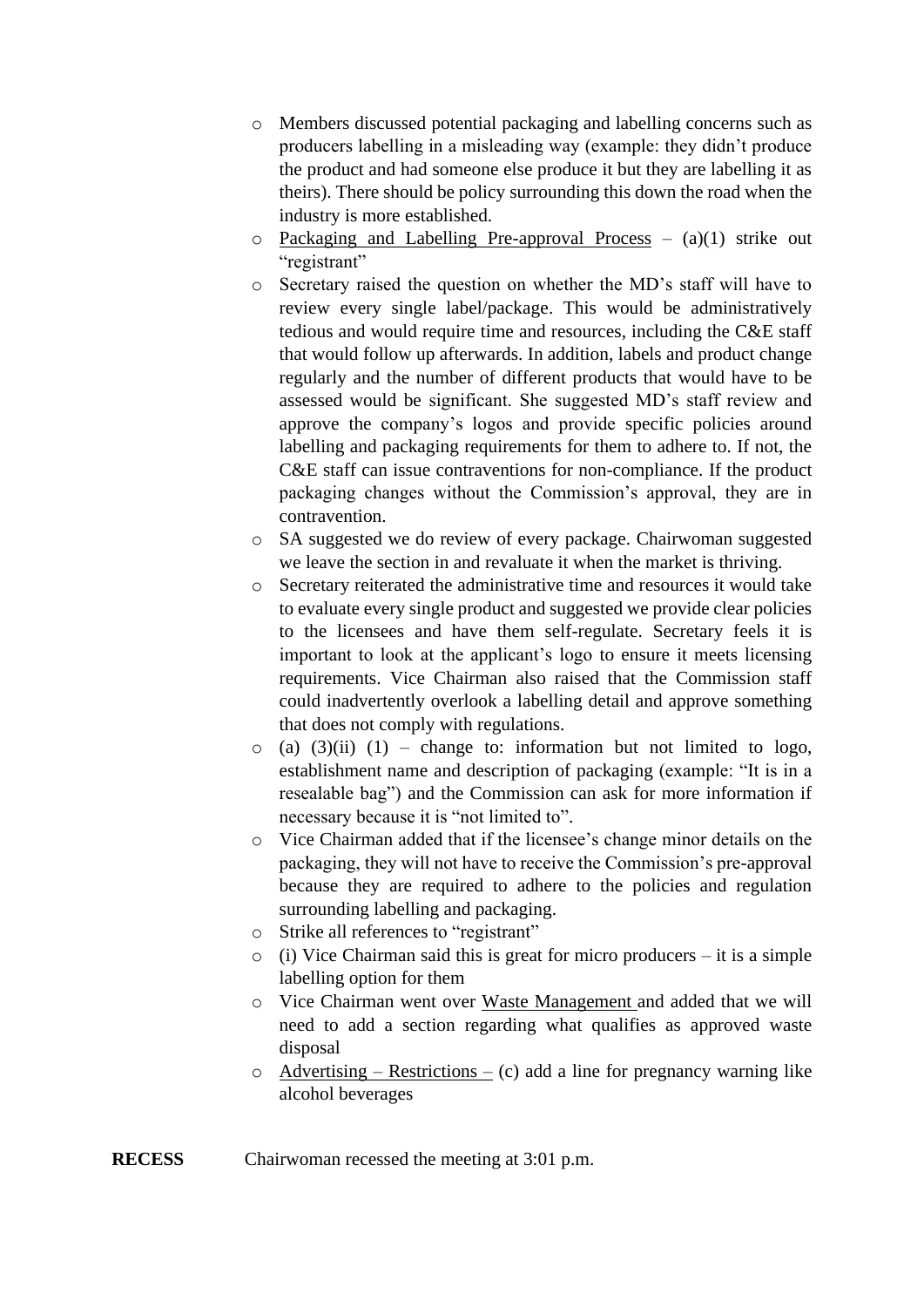#### **IN SESSION** Chairwoman brought the meeting back in session at 3:12 pm.

- o Advertising Media, Coupons and Promotions Members discussed online advertising and the proposed regulations ie. (b), taken from Oregon regulations would be unreasonable. Strike (b). MD recommended we have the licensees operate similarly to the Casino Commission and have them indicate anyone under 21 is prohibited.
- o Members agreed to stay silent on advertising on billboards, media etc. because FCC will regulate
- o Secretary asked if we were going to cover off on inducements she read from BC's cannabis term and conditions handbook to explain inducements to the members.
- o Vice Chairman added that we did not include from Oregon regulations: harvest lost, harvest notification, medical marijuana, industrial hemp, thc concentration for industrial hemp, prohibited vapor product sales and manufacturer, alternating proprietors, micro wholesalers, laboratory related to CTS, marijuana worker permits, marijuana seed and plant labelling requirements, anything related to UID tags is not in there, cultivation batches, inventory audits within CTS, license surrenders, civil penalties, 5 categories of violations: 1) makes a licensee ineligible for a license 2) create present threat for public safety, 2(b) violations for sale to minor 3) threat to health and safety 4) ? 5) violations inconsistent with the Oregon regulations for sale of Marijuana
- o Chairwoman asked if Oregon had their own enforcement body; Vice Chairman mentioned they did not do homegrown which does not permit them into people's homes.
- o Chairwoman does not want people to be able to grow at home because she feels that this is where the black market will thrive.
- o Secretary feels that the Commission (that has the authority to inspect) should not inspect people's private dwelling, that it should be police agencies that deal with complaints at residences.
- o MD stated that with the drug enforcement task force and police you need probable cause with a warrant, and it takes a long time. You must be specific, get it signed by a judge etc.
- o SA discussed who can enforce and discussed the penalty is too low for non-compliance. In the future we can request to have it changed.
- **RECESS** Chairwoman recessed the meeting at 3:40 p.m.

#### **IN SESSION** Chairwoman brought the meeting back in session at 4:09 pm.